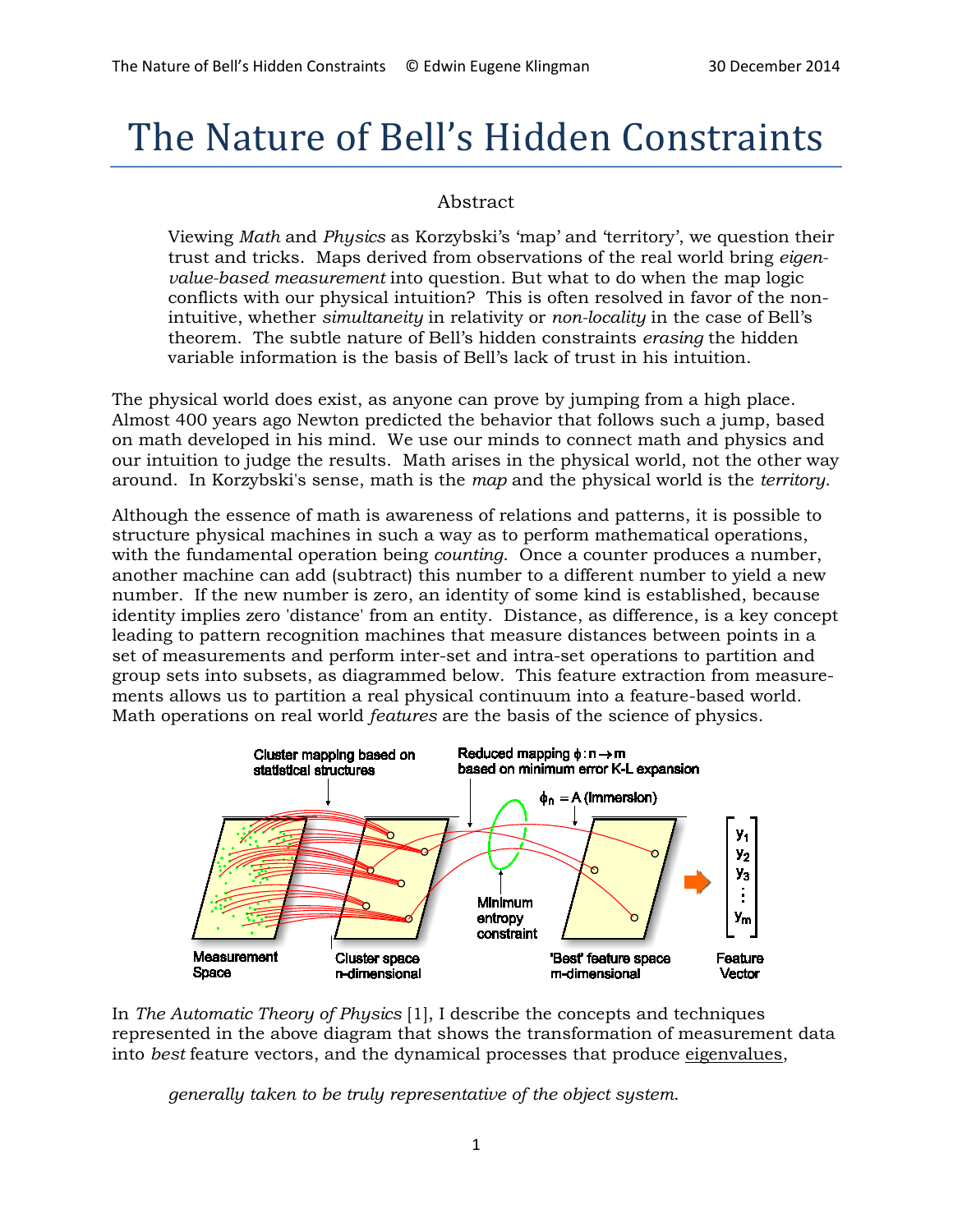FQXi asks why math is so 'unreasonably' effective in fundamental physics.

The above feature extraction is based on *distances* obtained from these simplest math operations, and these math operations are easily constructed from physical structures ( atoms, molecules, DNA, proteins, cells, organisms, neural nets, and logic machines ) that can function as gates, implementing AND and NOT logic operations, which can be combined to *count* to produce integers and to *add* to produce *distance* maps and then compare distance maps to get *difference* maps (gradients) from measurements. The nature of the process of making math maps is thus rooted in the physical universe.

#### *Math maps imposed on the physical territory form the substance of physics*.

FQXi asks whether these maps can trick us, or whether we should trust the maps.

Specifically, what should we do when map logic conflicts with our physical intuition? I believe that the physical world can be trusted. I have awareness of only *one* physical universe, but I have *many* maps of the universe, and I trust that I can use the physical universe to qualify the maps. The key feature of the universe that allows this approach to work is the repeated observability of the physical world, which is closely related to the stability of object systems. We typically construct a formal analog of the physical object systems of interest using mathematical objects known as state vectors. These are based on partitioning the universe of repeatedly observable phenomena into object systems with properties ( including dynamic properties ) derived from measurements.

While (math) maps of the (physical) territory form the substance of physics, one must apply the *right* map at the *right* place. A New Orleans map applied to Chicago only goes so far before one loses trust. To begin, we discard maps that do not represent territory. Multiverse maps point to no observed territory. Nor do string maps. Maps based on eigenvalue landmarks are trickier. Such a map, based on repeatable observations, combined with eigenvalue representations, can trick physicists into not trusting their intuition. The eigenvalue problem is complex [2], and, as HL Mencken said:

*"Complex problems have simple, easy to understand, wrong answers."*

Bell demonstrated this by following his maxim [3]:

*"Always test your general reasoning against simple models",* 

while ignoring Einstein's maxim: *"… as simple as possible, but not simpler."*

FQXi then asks, "*Why do we prefer mathematically simple theories to complex ones?*"

The answer may be aesthetic, or it may be Occam, but Mencken suggests that the answer may not be simple. This suggests the possibility that when a map conflicts with intuition, it may be the wrong map. I explore this idea in terms of *eigenvalue maps* and distinguish between two spin eigenvalue maps [4] that I believe most physicists have assumed to be essentially identical. I show that the maps differ.

FQXi also asks, "*Are there hidden subtleties in how math is used in physics?*"

I believe that one such subtlety is that Bell's focus on 'hidden variables' has managed to keep his 'hidden constraints' off the radar for 50 years! [20]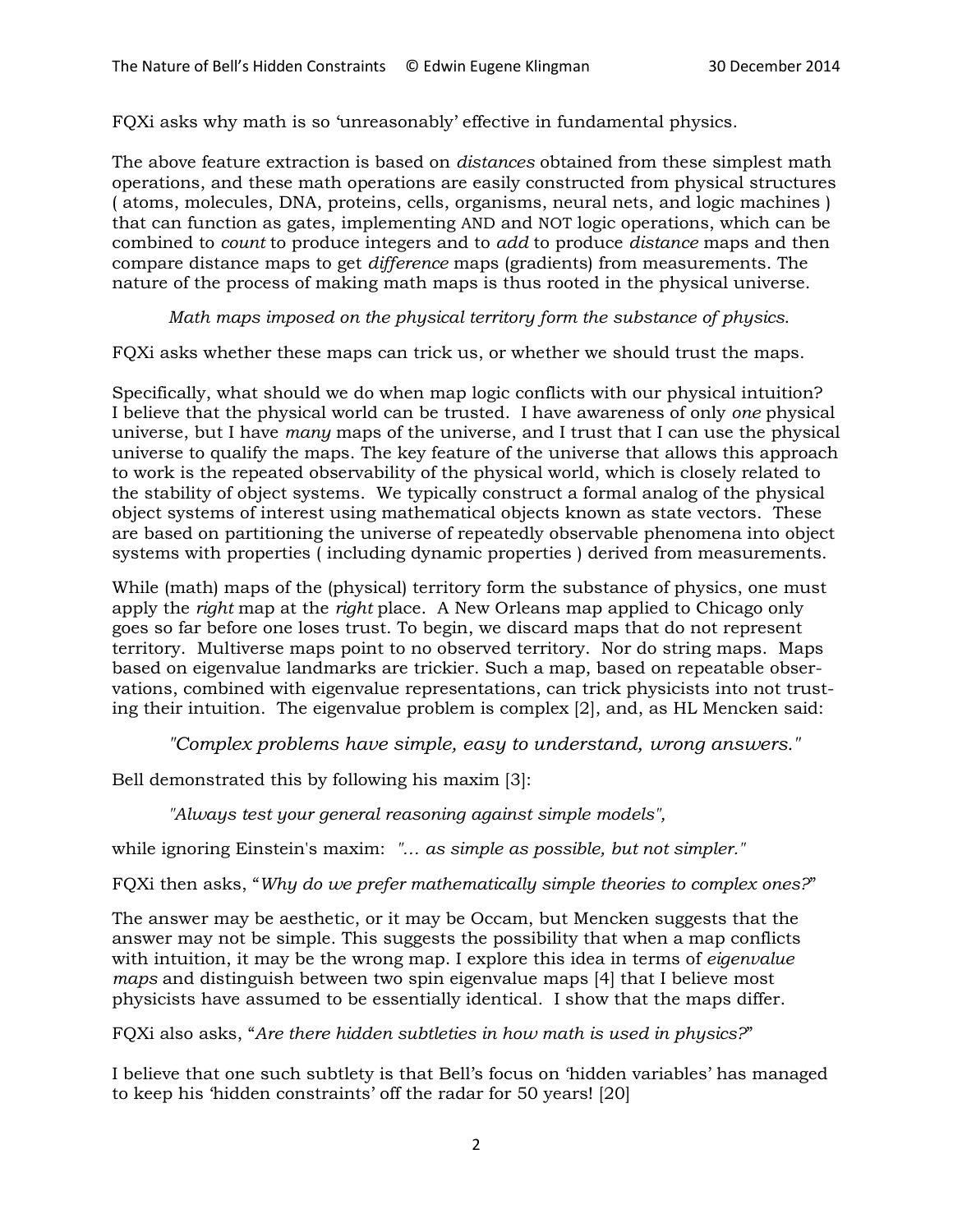"*Theoretical physics is all about writing down models to describe the behaviors of particular systems in the Universe* [21]." Bell [6] based his model on EPR [7], i.e., on the Stern-Gerlach experiment, which sends neutral particles with spin-based magnetic moments through magnetic fields. Two cases are special: particles in a *constant field* precess — a spin  $\lambda$  moving in a constant field simply precesses and is not deflected.



But the same particles moving through an inhomogeneous field are deflected by the But the same particles moving through an imfollogeneous field are deflected by the gradient force  $\vec{F} = \vec{\nabla}(\vec{\mu} \cdot \vec{B})$  where  $\vec{\mu}$  is the magnetic moment ( $\sim \lambda$ ) and is represented by quantum operator  $\hat{\sigma}$ , and  $\vec{B}(\vec{x})$  is the magnetic field.



The data shown are from the iconic postcard Stern-Gerlach sent to Bohr announcing their discovery of the spin-dependent 'splitting'. Prior to Bell, per Messiah [8]:

*"The appearance on the screen of a more or less spread out distribution of impacts indicates that the atoms are not all in the same initial condition and that the dynamical variables defining the initial states are statistically distributed over a somewhat extended domain."* 

Bell analyzed the case in which two particles are prepared with opposite spins and Ben analyzed the case in which two particles are prepared with opposite spins and<br>sent through differently oriented B-fields, in which orientation  $\vec{a}$  is freely chosen by Sent unough uneterity oriented B-neids, in which orientation  $\vec{u}$  is freely chosen by  $\vec{b}$  is freely chosen by 'Bob', and neither one knows the other's choice. If Alice's measurement of spin  $\lambda$  is denoted by  $A(\vec{a},\lambda)$  and Bob's by  $B(\vec{b},\lambda)$ , the expectation value ( probable average ) over many experiments is specified by QM

$$
\langle AB \rangle = \langle singlet | \hat{\sigma}_A \cdot \vec{a} \hat{\sigma}_B \cdot \vec{b} | singlet \rangle = -\vec{a} \cdot \vec{b} . \qquad (1)
$$

But quantum mechanics is a statistical theory and cannot predict the outcome of either Alice's or Bob's experiment, only a statistical product over many such. Bell asked if there is a more detailed underlying classical model that can predict individual outcomes as well as the statistical correlations [6]. He concluded that it is *impossible*  for any local realism (or local causality, or local deterministic) model to produce the for any local realism for local causality, or local deterministic) moder to produce the<br>QM correlation,  $-\vec{a} \cdot \vec{b}$ . The situation is schematically shown as described by Gisin[9]: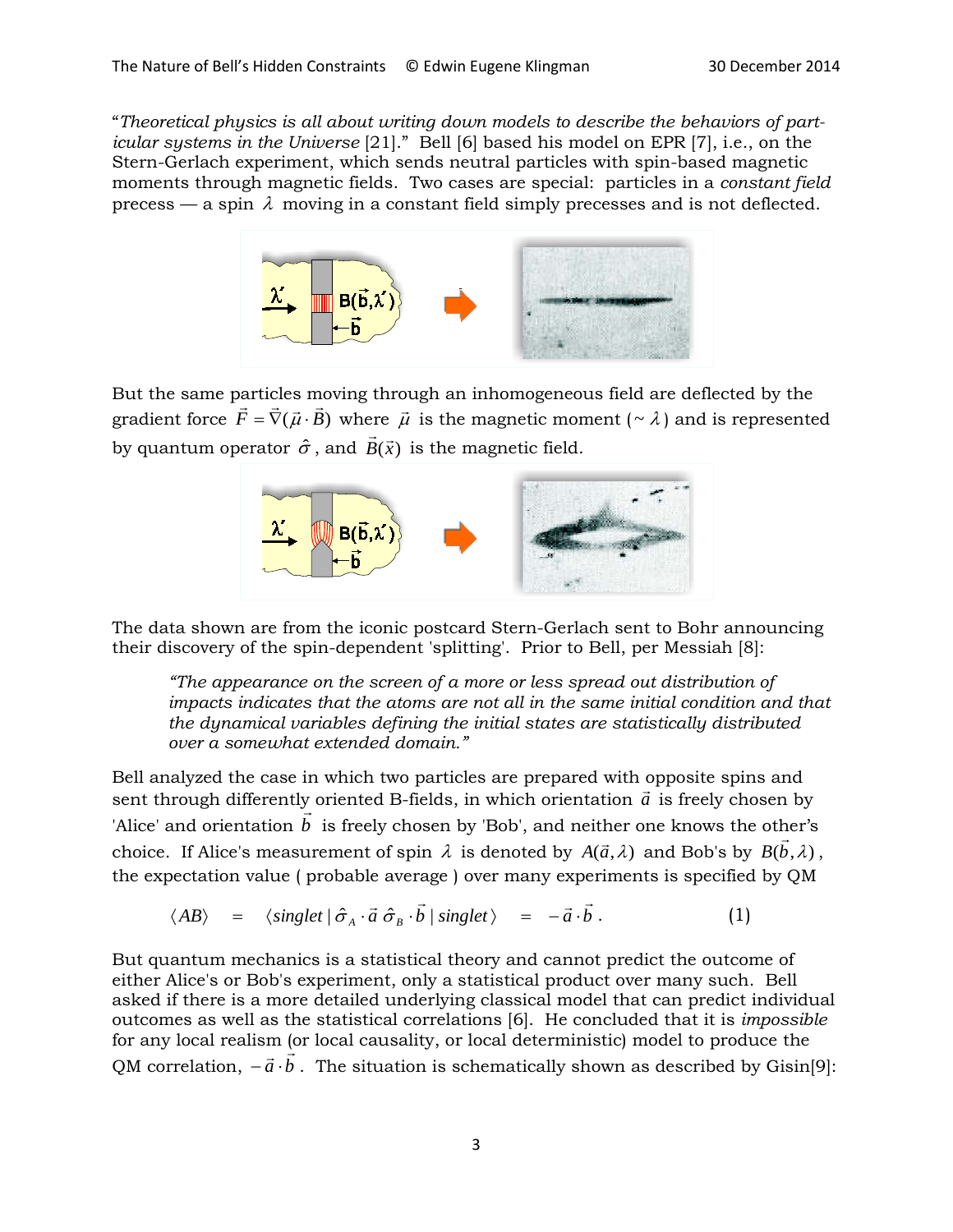*"… quantum physics tells us it is possible and even commonplace for two widely separated objects in space to form in reality a single entity…! And that's entanglement."*



Bell's key physical assumptions [6] that led to this conclusion were:

- 1. Stern-Gerlach measures spin components.
- 2. The spin eigenvalue equation is  $\sigma$ <sub>*z*</sub>  $| \pm \rangle = \pm | \pm \rangle$ .
- 3. The relevant physical force,  $F \cos \theta \Rightarrow F \cos \theta / |\cos \theta|$ .
- 4. The magnetic moment precesses as it traverses the magnetic field.

When Bell replaced the classical force on a magnetic moment,  $F \cos \theta$ , with the force  $F \cos \theta / |\cos \theta|$  he suppressed the physics of the classical model described by

$$
E = -\vec{\mu} \cdot \vec{B} + \vec{\nabla}(\vec{\mu} \cdot \vec{B}) \cdot d\vec{x}
$$
 (2)

Bell claimed the suppression of  $\theta$  was just an *ad hoc* attempt to account for observations. But if total energy is conserved and two components depend on a common physical variable, a system is unstable, and undergoes change as a function of the unstable parameter,  $\theta$ . Eqn (2) describes a system with an energy mode that depends upon the local magnetic field, and another energy mode that depends on the gradient of the magnetic field; the term in common connecting the two physical modes is the of the magnetic field, the term in common connecting the two physical modes is the apple  $\theta = \cos^{-1}(\vec{\mu} \cdot \vec{B}) |\vec{\mu}| |\vec{B}|$ . Thus total energy is  $E = -f(\theta) + \vec{g}(\theta) \cdot d\vec{x}$ . If the system energy is conserved,  $dH/dt = 0$ , we state [2] and prove the

**Energy Exchange theorem:**

*If a physical system possesses two energy modes,*  $M_0, M_1$ , *coupled to a common variable*  $\theta$ *, and energies of the modes are not separated by a quantum gap*  $\Delta \varepsilon > 0$ , *then if the common variable changes,*  $d\theta/dt \neq 0$ *, the modes will exchange energy.* 

Assume that total energy is  $\varepsilon = \varepsilon_0 + \varepsilon_1$  when  $H_i |\psi\rangle = \varepsilon_i |\psi\rangle$  and that total energy  $H = H_0 + H_1$  is conserved:

$$
\frac{dH}{dt} = 0 \Rightarrow \frac{dH_0}{dt} + \frac{dH_1}{dt} = 0 \Rightarrow \frac{dH_0}{d\theta} \frac{d\theta}{dt} + \frac{dH_1}{d\theta} \frac{d\theta}{dt} = 0 \Rightarrow \left(\frac{dH_0}{d\theta} + \frac{dH_1}{d\theta}\right) \frac{d\theta}{dt} = 0
$$

Since 
$$
d\theta/dt \neq 0
$$
 then 
$$
\frac{dH_0}{d\theta} = -\frac{dH_1}{d\theta}
$$
 (3)

and energy flows between mode  $M_0$  and  $M_1$ . QED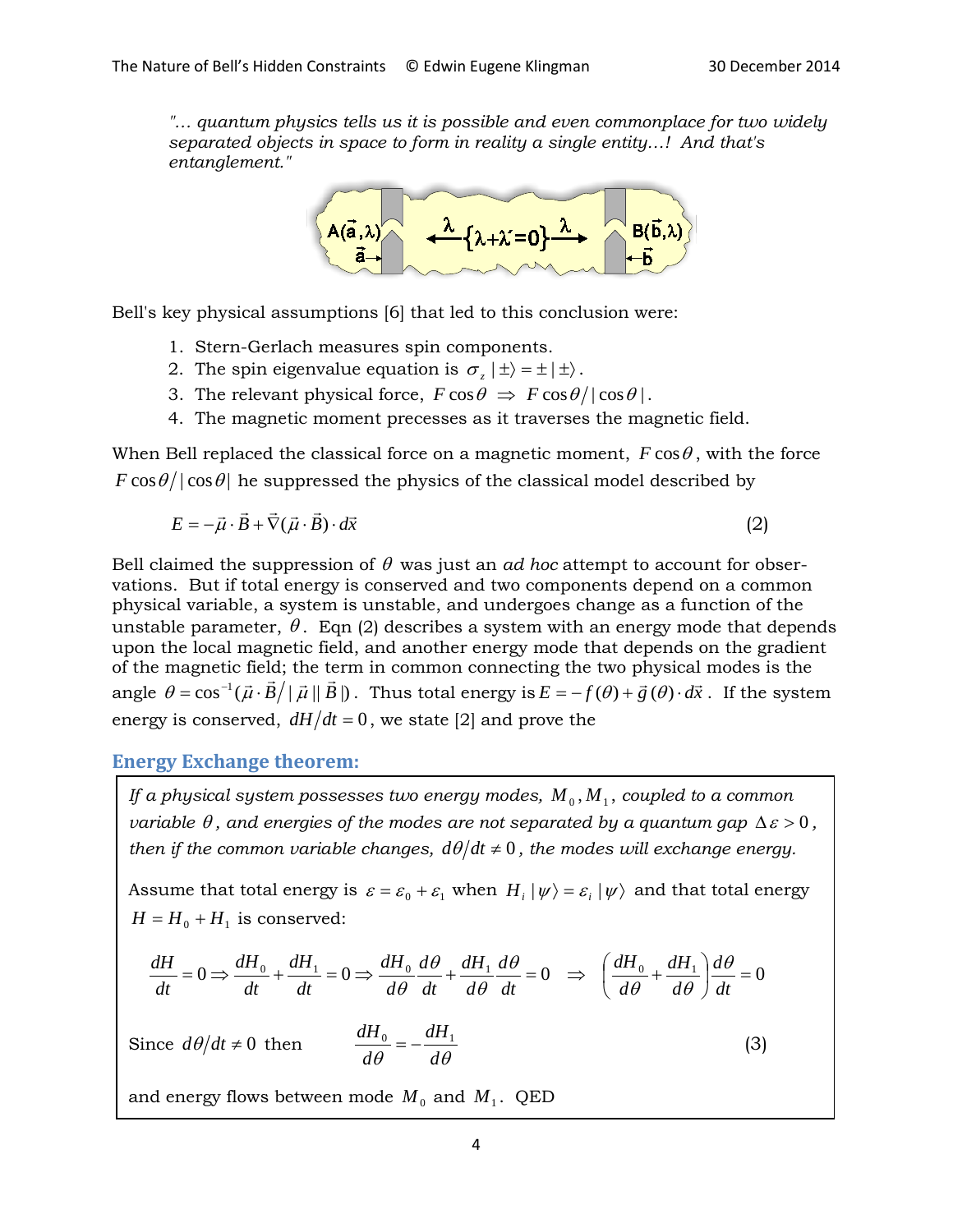In the Stern-Gerlach experiment these energy modes depend on the variable  $\theta$  and hence exchange energy by the energy-exchange theorem. By modifying force  $F \cos \theta$ Bell intentionally removed the  $\theta$ -dependence, and he essentially removed the energy exchange physics from the problem. We restore the physics of  $\theta$  to a classical model by assuming a random particle spin before it enters the magnetic field and we predict the position of the particle after leaving the magnetic field. Both data and analysis suggest that deflections are not quantized; the particle is governed by energy equation,  $E = -\vec{\mu} \cdot \vec{B} + \vec{\nabla}(\vec{\mu} \cdot \vec{B}) \cdot d\vec{x}$ . Our energy-exchange model [2] <u>will</u> exchange θ-dependent precession energy with deflection mode energy, leading to a variable deflection with an x-direction contribution:

$$
x = \left(\frac{\mid \vec{\mu} \parallel \vec{B} \mid}{\mid \nabla(\vec{\mu} \cdot \vec{B}) \mid}\right) (1 - \cos \theta). \tag{4}
$$

Earlier, we stated that: "*the eigenvalues are generally taken to be truly representative of the system*." In *The Formalisms of Quantum Mechanics* [10] the expectation value of an observable (the outcome of a measurement on the system in state  $\psi$ ),

$$
\langle A \rangle_{\psi} = \langle \psi \mid A \mid \psi \rangle = \langle \psi \mid A \psi \rangle, \tag{5}
$$

"*implies … that the possible outcomes of the measurement of A must belong to the spectrum of A, i.e., can only be equal to eigenvalues of A."*

This is what Bell believes he is assuring by constraining measurement values:

$$
A(\vec{a}, \lambda) = \pm 1 \text{ and } B(\vec{b}, \lambda) = \pm 1.
$$
 (6)

Bell concluded that the ultimate nature of reality is non-local, contrary to intuition. Based on his assumptions, Bell showed *a local model cannot produce* the correlation based on ins assumptions, ben snowed *a local model <u>cannot</u> produce* the correlation<br>− *a* ⋅ *b* , while our analysis of Stern-Gerlach experiments has led to construction of *a – a* ⋅ *b*, while our analysis of stern-deflacti experiments has led to construction of *a b local model that <u>does</u> produce* correlation  $-\vec{a} \cdot \vec{b}$ , based on energy-exchange physics that Bell suppressed. Our model has been challenged [11] by some as follows:

- A. Electron spin has two eigenvalues
- B. Idealized experiments yield eigenvalue measurements.

Further, Dirac's equation derives dichotomous spin, so A implies B.

This challenge may sound logical, but an extensive analysis by Potel [12] states, in '*Quantum mechanical description of Stern-Gerlach experiments'*:

*"Thus, we can conclude that the Stern-Gerlach experiment is not, even in principle, an ideal experiment, which would "project" the internal state into the eigenvalues of the measurement operator."*

Belief in *eigenvalue measurement*, as sufficient reason for constraints  $A, B = \pm 1$ , is challenged quantum-mechanically by Potel's paper. We challenge it further after developing a local model that *does* succeed in violating Bell's theorem.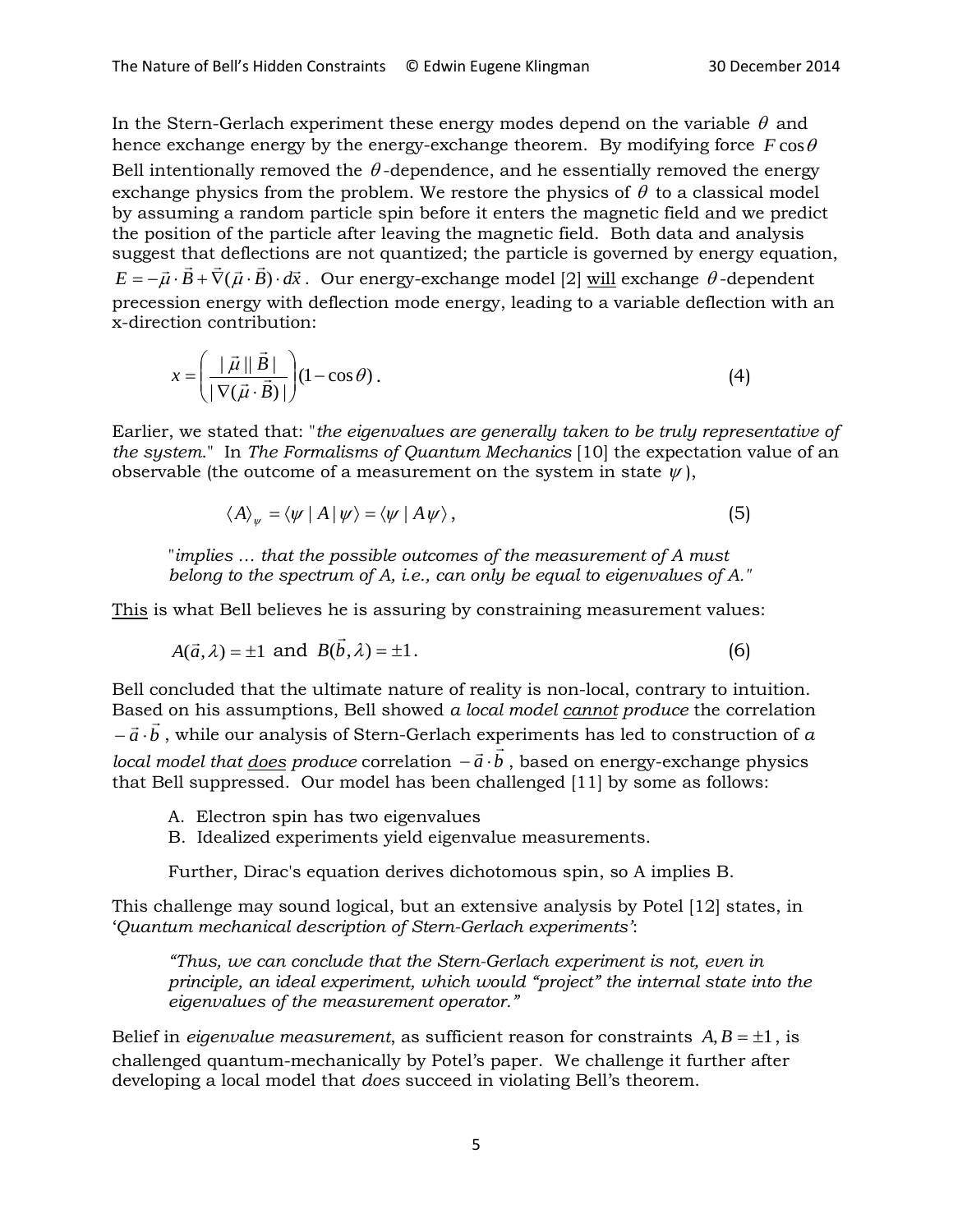### **Our local realism model**

In the local model the initial spin  $\lambda$  (hidden from QM) makes angle  $\theta = (\vec{a}, \lambda)$  when Alice chooses  $\vec{a}$  as the direction of her Stern-Gerlach magnetic field; she will calculate a scattering angle with a component given by eqn (4). Bob will see initial spin  $\lambda' = -\lambda$ with angle  $\theta' = (b, \lambda')$  and calculate the local deflection predicted for his SG apparatus. Two values of deflection representing measured outputs can, post-experiment, be processed by a decision module D to generate the correlations. The system based on our local classical model is shown below



The model generates random local spins  $\lambda + \lambda' = 0$  then sends  $\lambda$  to Alice's A-module and  $\lambda'$  to Bob's B-module. Alice chooses a random direction  $\vec{a}$  and calculates the  $\theta$ dependent contribution to deflection from eqn (4). An example of randomly generated vectors for each experiment is shown below, with spin  $\lambda$  (green),  $\lambda'$  (dashed green), and vectors  $\vec{a}$  (red) and  $\vec{b}$  (blue).



Recall that actual experiments show that the correlated measurements agree with the quantum mechanical prediction, and the consensus of physicists is that:

## *"No local model can reproduce QM prediction"*

Peres [13] describes quantum correlation,  $-\vec{a}\cdot\vec{b}\,$  and classical correlation,  $-1+2\theta/\pi$ , seen at right, where we have shaded the difference between these curves. In the next figure below we show that the correlation derived from a local model based on *energy-exchange physics* clearly violates Bell's straight line prediction.



As described above, the local model generates

random values of spin and of the control settings chosen by Alice and Bob and sends them to their respective modules, where  $\theta$ -dependent deflections are calculated. The next figure shows the correlated results of our local classical model generating 10,000 random particle spins  $\lambda$  for *each* of 300 random pairs of control settings,  $\vec{a}$  and  $\vec{b}$ :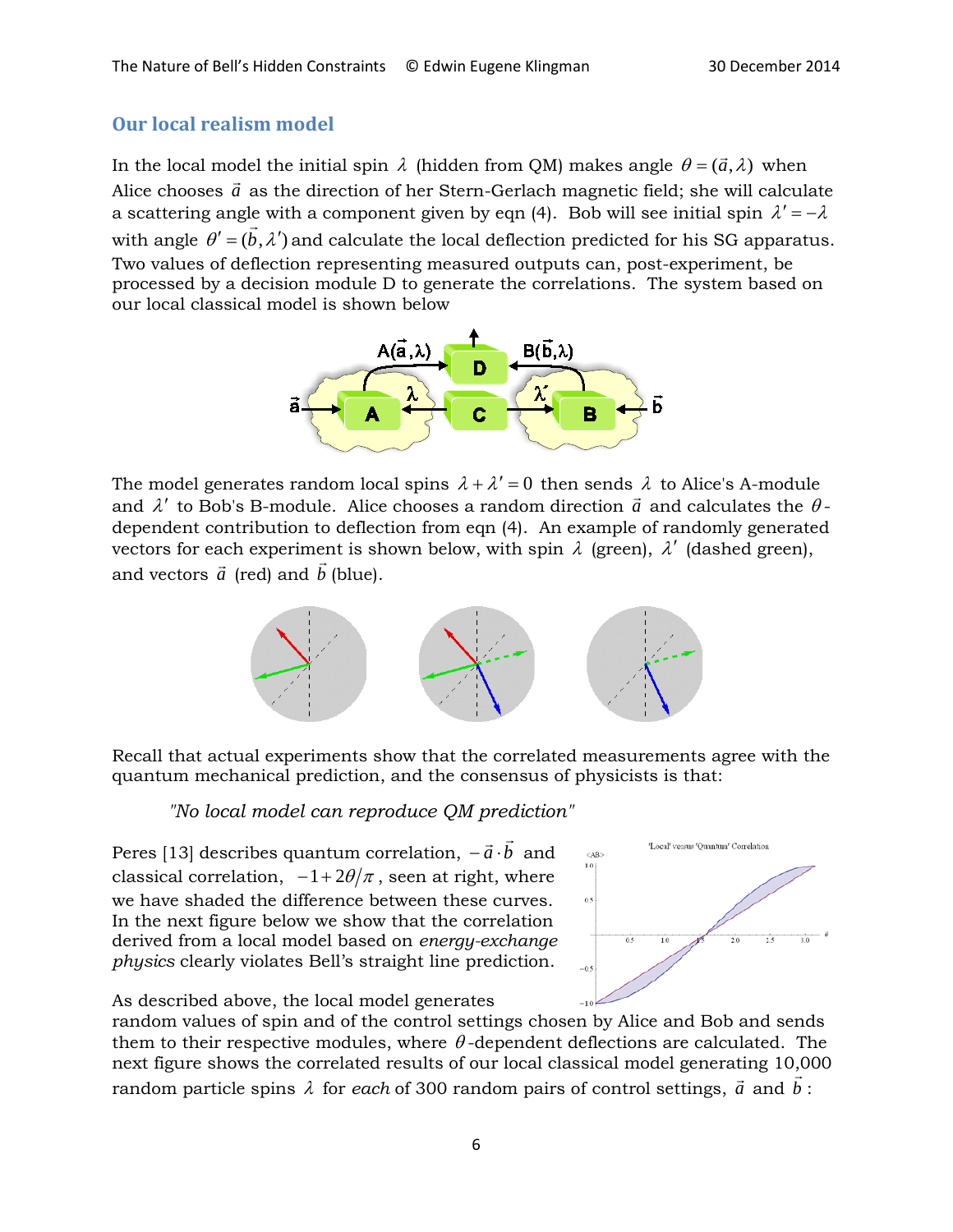

This local realism result exactly agrees with the quantum prediction that Bell claimed to be impossible for local models. How can this be? Let us compare this to results obtained from the same local model with Bell's constraints applied:



Let us clearly understand the difference in the two models. My local model with *energy exchange physics* reproduces the correct correlations which Bell claims to be impossible, achieved by calculating the  $\theta$ -dependent outputs from Alice and Bob. Bell, having suppressed the  $\theta$ -physics, cannot calculate these values of deflection. If I throw away this  $\theta$ -information by truncating the measurement data, i.e., setting the results to  $A, B = \pm 1$ , my constrained model *cannot* produce the correct correlations. No local model of Bell's can reproduce QM correlations because he applies the hidden constraints that *erase* the hidden variable information. Yet Bell's many followers are adamant that one must apply Bell's constraints. They believe strongly that 'spin' is being measured, that spin has eigenvalues ±1, and that *ideal measurements yield eigenvalues*. It is relevant that Peres [13] states that

*"Bell's* [paper] *is not about quantum mechanics. Rather, it is a general proof,*  independent of any specific physical theory, that there is an upper bound to the *correlation of distant events, if one just assumes the validity of the principle of local causality."*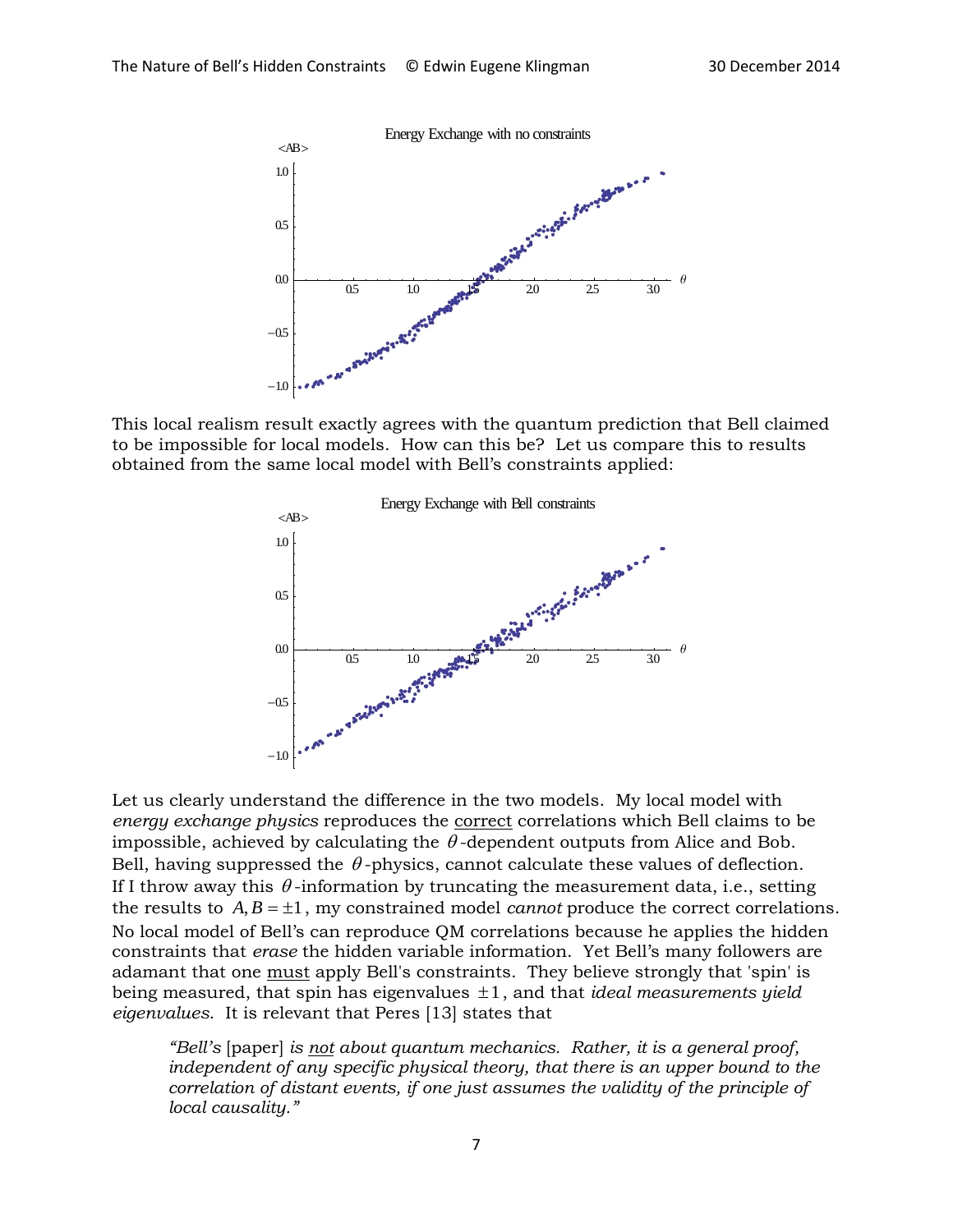Peres is mistaken. Bell's paper is about quantum mechanics. There is absolutely no other reason to impose the constraint  $A(\vec{a}, \lambda) = \pm 1$  on the results of measurement. It is a quantum mechanical argument Bell's defenders make concerning eigenvalues.

#### **The Map Trick Revealed**

This is where the 50 year old map trick enters the picture. To see it, let us look at the energy-exchange physics. The following diagram shows precession in a constant field on the left. While this *is* described by an eigenvalue equation (the 'map' Bell chooses),

$$
\hat{\sigma} \cdot \hat{B} \mid \pm \rangle = \pm \mid \pm \rangle \,, \tag{7}
$$

it produces no Stern-Gerlach results, thus leading to a contradiction. The precessing spin on the right is moving in an inhomogeneous field, so the angle  $\theta$  is changing. After a number of cycles, the spin aligns with the B-field and precession terminates. So the precessing eigenvalue equation is provisional, *provided* there is a constant field; Schrödinger's equation [14] then has a  $\hat{\sigma} \cdot B$  term and energy eigenvalues  $\pm \hbar \omega /2$  .



We conceive of the physical phenomena in terms of the two energy states of a *quasiparticle*, consisting of the interactions of the particle with the local field. But when the *paracie*, consisting or the interactions or the particle with the local field. But when the<br>local field is inhomogeneous, the  $\theta$ -dependent force yields energy term  $\sim \vec{\nabla}(\vec{\mu} \cdot \vec{B}) \cdot d\vec{x}$ , and Schrödinger's equation produces a *continuous* eigenvalue spectrum, representing the  $\theta$ -dependent deflections. This fundamentally differs from Dirac's relativistic fourcomponent eigenvalue equation. An inhomogeneous field can be regarded as a perturbation, which can cause transitions (at least virtual ones) between states with energies of opposite signs, so that a mixing of components seems to be inherent in the Dirac wavefunction. Messiah in *Quantum Mechanics* [15] notes:

*Due to the coupling between the positive and negative components of the fourcomponent Dirac wave function*, [Messiah's equation (XX.183)] *is, properly speaking, no longer an eigenvalue equation.* 

This motivates the Foldy-Wouthuysen transformation, which allows one to approximate the four-component Dirac theory by a two-component theory to any order in  $v/c$ , and thus remove the redundancy. In the Dirac representation, the orbital angular momentum  $\vec{r} \times \vec{p}$  and the spin angular momentum  $\sigma/2$  are not separately constants of the motion, although their sum is. After the Foldy-Wouthuysen transformation [16] these are decoupled and are separately constants of the motion. At this point the transformed operators representing physical quantities are in a one-to-one correspondence with the operators of the Pauli theory, thus linking the Dirac relativistic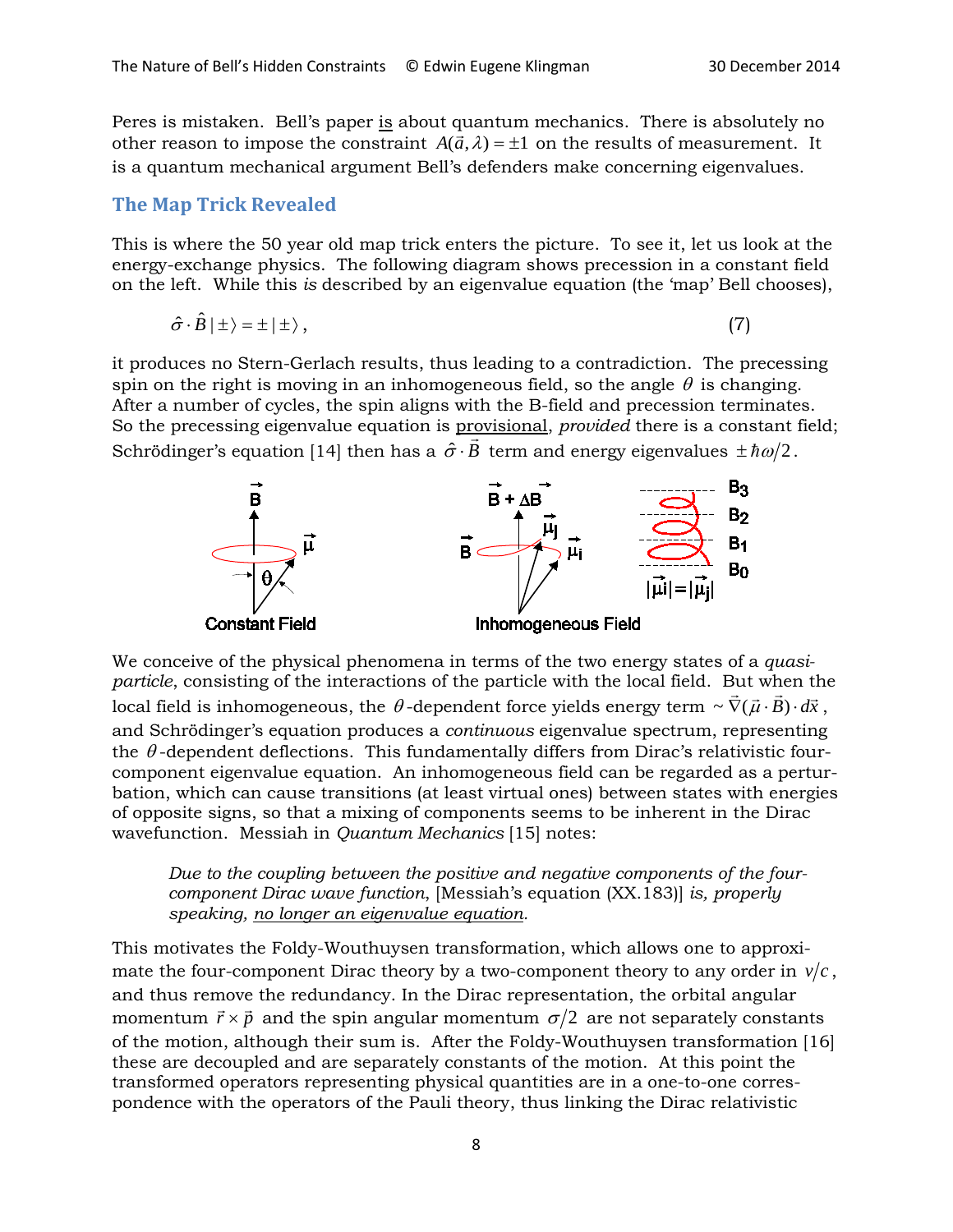theory to the Pauli nonrelativistic theory used by Bell. The transformation produces a fundamental *helicity* equation (map),  $\hat{\Sigma} \cdot \hat{p} | \pm \vec{p} \rangle = \pm | \pm \vec{p} \rangle$ , which, formally, *looks like* the provisional precession eigenvalue equation (map), but is quite different [17].

Dirac eigenvalue map  
\n
$$
\hat{\sigma} \cdot \hat{p} | \pm \vec{p} \rangle = \pm | \pm \vec{p} \rangle
$$
 or Pauli eigenvalue map  
\n $\hat{\sigma} \cdot \hat{B} | \pm \vec{p} \rangle = \pm | \pm \vec{p} \rangle$ 

where  $\hat{p} = \vec{p}/|\vec{p}|$  and  $|\pm \vec{p}\rangle = |\pm \rangle \otimes |\vec{p}\rangle$  with  $|\pm \rangle =$  intrinsic angular momentum eigenvector and  $|\vec{p}\rangle$  = linear momentum eigenvector. By imposing the constraints  $A(\vec{a},\lambda) = \pm 1$  and  $B(\vec{b},\lambda) = \pm 1$ , Bell believes he is measuring <u>fundamental</u> spin, in the sense of Dirac, rather than the provisional quasi-particle precession that applies to Stern-Gerlach. Bell is simply using the *wrong eigenvalue map*. He tricked himself by

"*testing his general reasoning against too simple a model*."

#### **Conclusion**

Our analysis shows Bell's theorem to be oversimplified. Bell's assumptions led to his claim that it is impossible for any local deterministic model to reproduce the quantum ciann that it is impossible for <u>any</u> focal deterministic moder to reproduce the quantum<br>prediction, −*ā ⋅b* . But the eigenvalue analysis of Bell's hidden constraints ( *hidden*, because not recognized as constraints by physicists ) implies that Bell confused Pauli's *provisional precession eigenvalue equation* with Dirac's *fundamental helicity eigenvalue equation*. The FW-Dirac equation is assumed *always* true, but provisional equations are true *only provided* that the local magnetic field is constant, and this leads to a



The results of an unconstrained energy-exchange model of local physics agree perfectly with the experimentally verified quantum predictions; while the same model with Bell's constraints applied fails to do so. Bell's 50 year old *proof* of the non-local nature of the Universe is an over-simplified solution to a complex problem. As this is generally considered the basis of 'entanglement', it suggests that reappraisal of much of current physics is in order. However,  $\theta$ -dependent scattering should be testable experimentally. If experimental tests of  $\theta$ -dependence agree with our energy-exchange theory, the 50 year old belief in non-intuitive non-locality will be seen as a consequence of overly simple assumptions leading to the improper imposition of hidden constraints.

Bell simply applied the wrong map to the territory.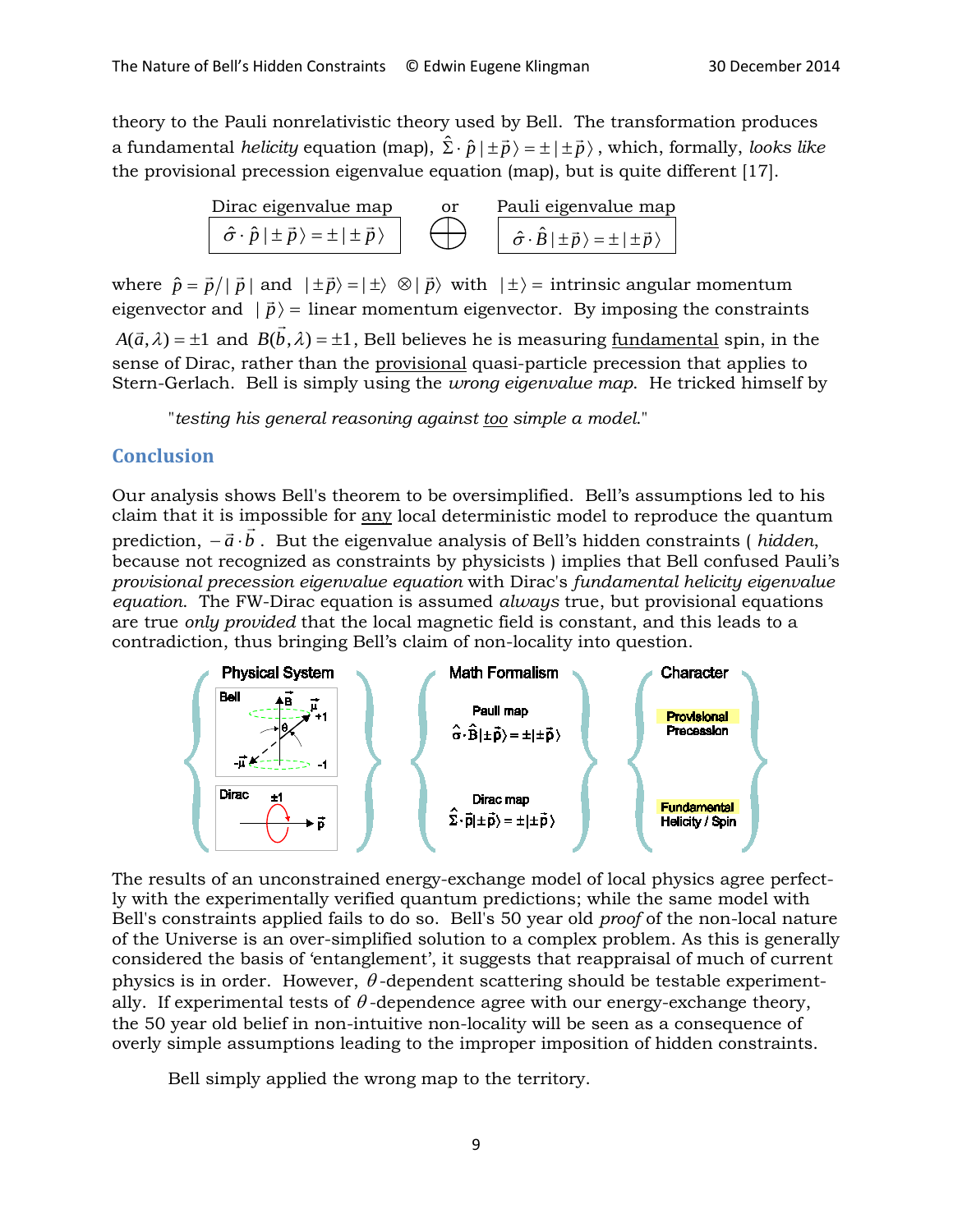## **Endnotes**

The following is an alternative view of the transformations on page 1 of the essay:



In *The Automatic Theory of Physics* [1] I state: "*All axiomatized theories of physics can be formally mapped into automatic machine representation*." A typical 3rd order Feynman diagram<sup>1</sup> quantum field theory kernel  $K^{(3)}(b, a)$ , shown below in canonical form, maps the automata's '*Next State-address'* into '*local potential*' in physics.



#### **The issue of eigenvalues and eigenstates**

Searching for a local explanation of quantum correlations, Bell chooses *eigenvalues* as the meaning of  $A(\vec{a},\lambda) = \pm 1$ . Eigenvalues are concepts defined by quantum operators operating on quantum states. But what is a quantum state? In 2014 we simply don't know. Leifer states [18]:

*The status of the quantum state is one of the most controversial issues in the foundations of quantum theory. Is it a state of knowledge (an epistemic state), or a state of physical reality (an ontic state)?*

*An ontological model for […] experiments is an attempt to explain the quantum prediction in terms of some real physical properties… that exist independently of the experimenters,*

while epistemic or 'knowledge' models lead to such questions as "*what is precessing*?" and to concepts such as *collapse of the wave function*. Einstein's belief was in "real physical properties" that exist independently, and our local model assumes the same.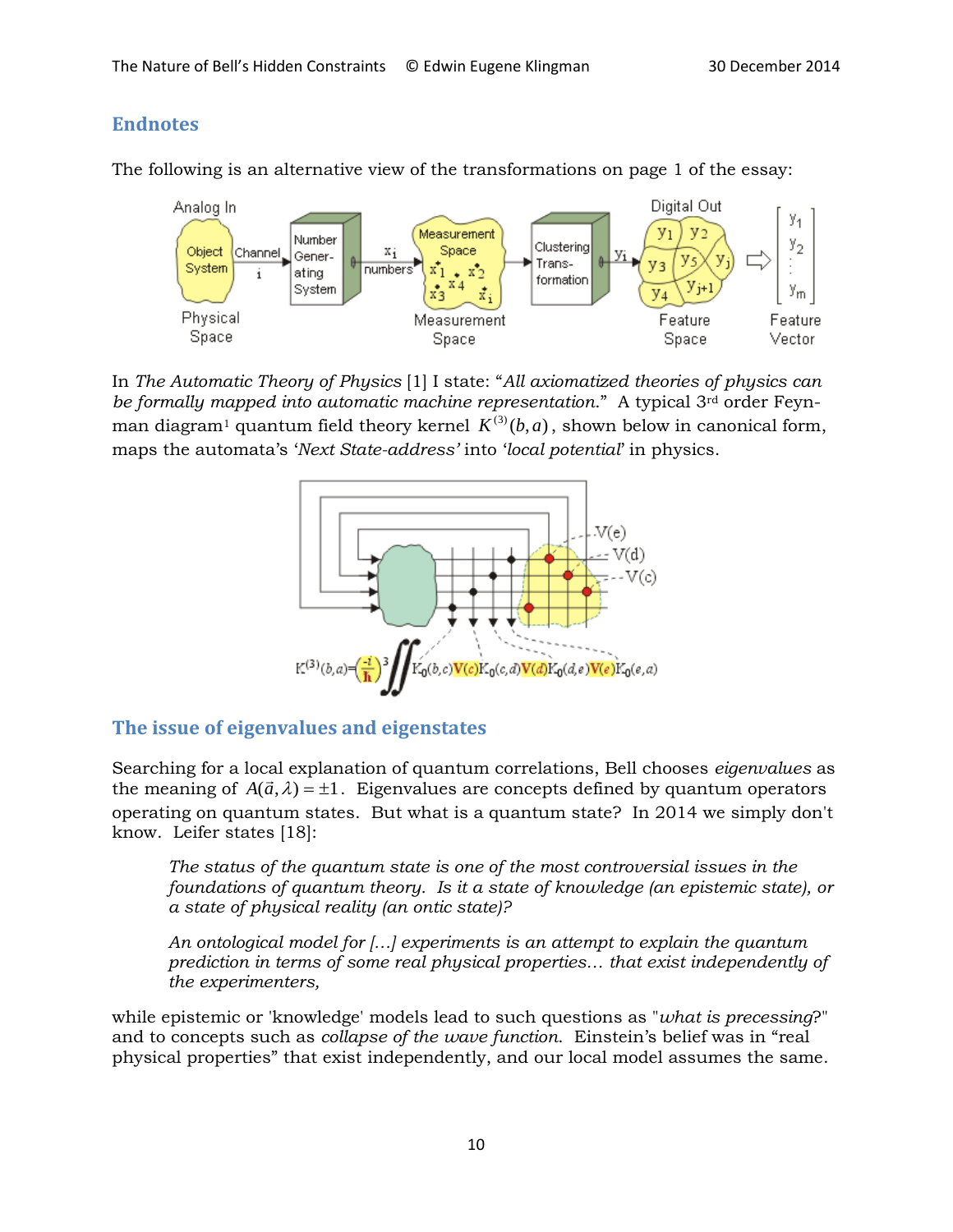#### **Review of Quantum Mechanical model of spin**

We review Susskind's [14] nonrelativistic treatment of spin: Define a 2-dimensional spin state vector,  $|u\rangle$  and  $|d\rangle$  (*up* and *down*) with representation:

$$
|u\rangle = \begin{pmatrix} 1 \\ 0 \end{pmatrix} \qquad |d\rangle = \begin{pmatrix} 0 \\ 1 \end{pmatrix}
$$

*"We know*  $\sigma$ *, has definite, unambiguous values for the states*  $|u\rangle$  *and*  $|d\rangle$ *, and that the corresponding measurement values are*  $\sigma_z = +1$  *and*  $\sigma_z = -1$ *."* 

Here  $\sigma_z$  is the operator corresponding to the spin observable. Susskind states:

*"The eigenvectors of*  $\sigma_z$  *are*  $|u\rangle$  *and*  $|d\rangle$ . *The corresponding eigenvalues are* +1 *and -1. We express this with the abstract equations*

$$
\sigma_z |u\rangle = + |u\rangle \qquad \sigma_z |d\rangle = -|d\rangle \qquad (3.12)
$$

We combine these into  $\sigma_z | \pm \rangle = \pm | \pm \rangle$ 

$$
\sigma_z | \pm \rangle = \pm | \pm \rangle
$$

This eigenvalue equation recalls the time-independent Schrödinger equation,

 $H | E_i \rangle = E_i | E_i \rangle$ 

where *H* is the Hamiltonian operator, and the observable values of energy are just the eigenvalues,  $E_i$ , of *H*, with corresponding eigenvectors  $|E_i\rangle$ . For a magnetic field along the z-axis, the Hamiltonian is proportional to  $\sigma$ .

$$
H = \frac{\hbar \omega}{2} \sigma_z \sim \vec{\sigma} \cdot \vec{B} = \sigma_x B_x + \sigma_y B_y + \sigma_z B_z
$$

But, as we have seen, the eigenvalues that flow from this Pauli model are not the same as the helicity eigenvalues that Dirac discovered.

$$
\hat{\sigma} \cdot \hat{p} | \pm \vec{p} \rangle = \pm | \pm \vec{p} \rangle \qquad \hat{\sigma} \cdot \hat{B} | \pm \vec{p} \rangle = \pm | \pm \vec{p} \rangle
$$

Bell claims that the measurement results for any hidden variable model must be  $\pm 1$ . He does so based on a model in which he has suppressed the relevant physics and assumed that the spin precesses as it traverses the apparatus. He expresses this requirement as  $A(\vec{a}, \lambda) = \pm 1$  and  $B(\vec{b}, \lambda) = \pm 1$ . As a result [19],

*"Bell proved that some predictions of quantum mechanics cannot be reproduced by any theory of local variables."* 

Our emphasis is on *any*. The literature is full of such general statements, with absolutely no qualifications. But one could qualify… Bell's defenders do not really mean "any" theory — they mean only any theory constrained to produce  $\pm 1$  results.